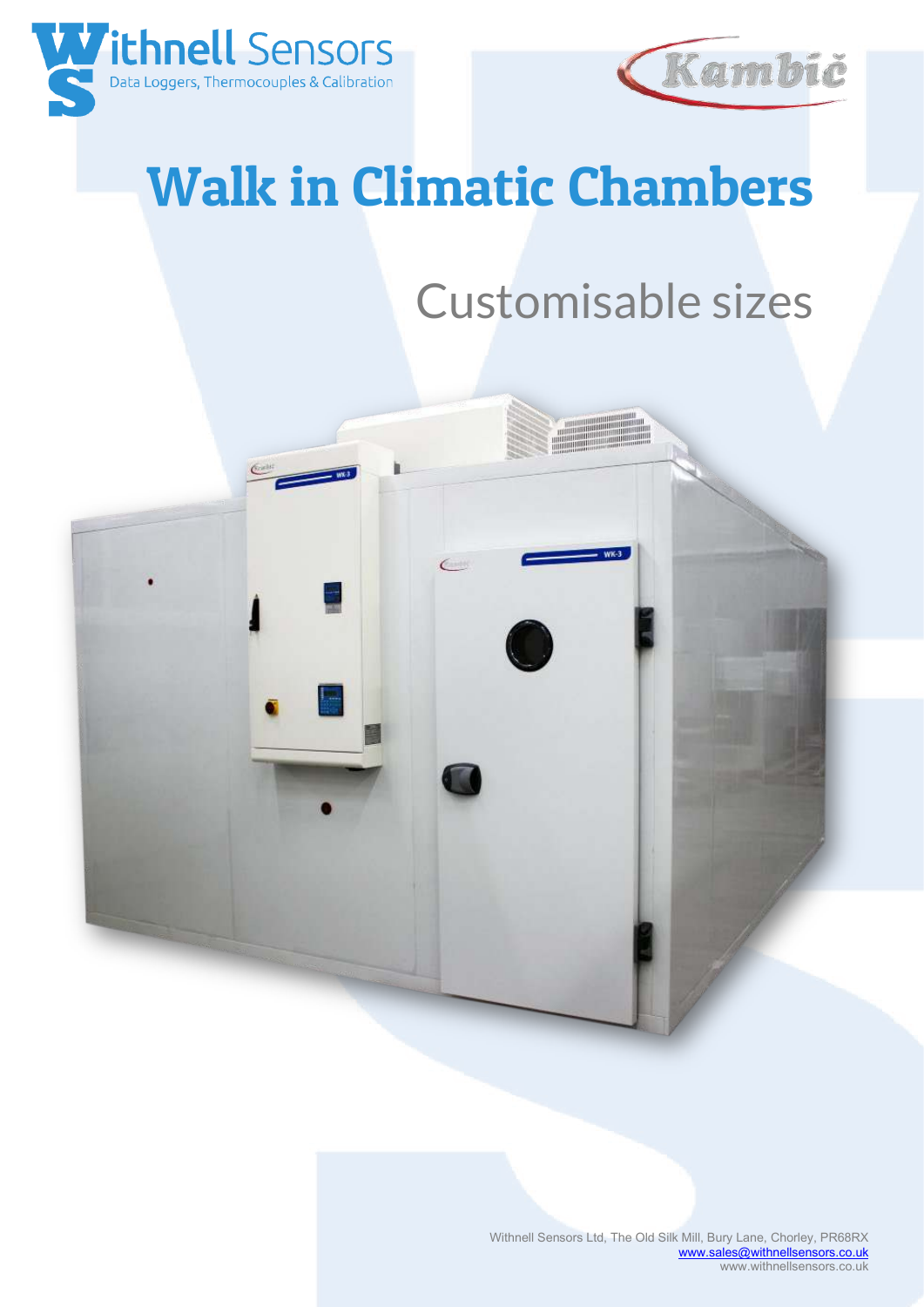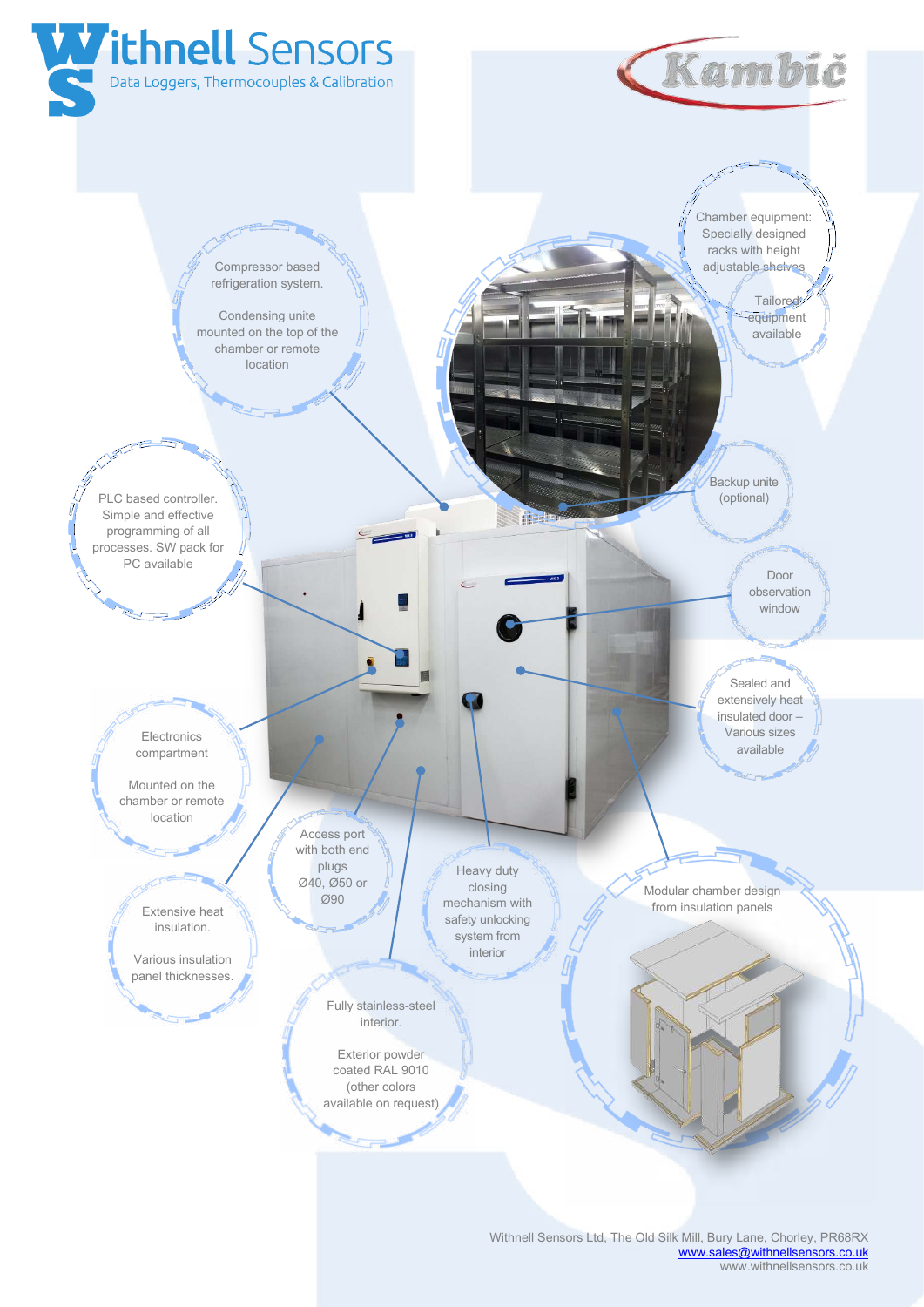

 Withnell Sensors Ltd, The Old Silk Mill, Bury Lane, Chorley, PR68RX [www.sales@withnellsensors.co.uk](http://www.sales@withnellsensors.co.uk) www.withnellsensors.co.uk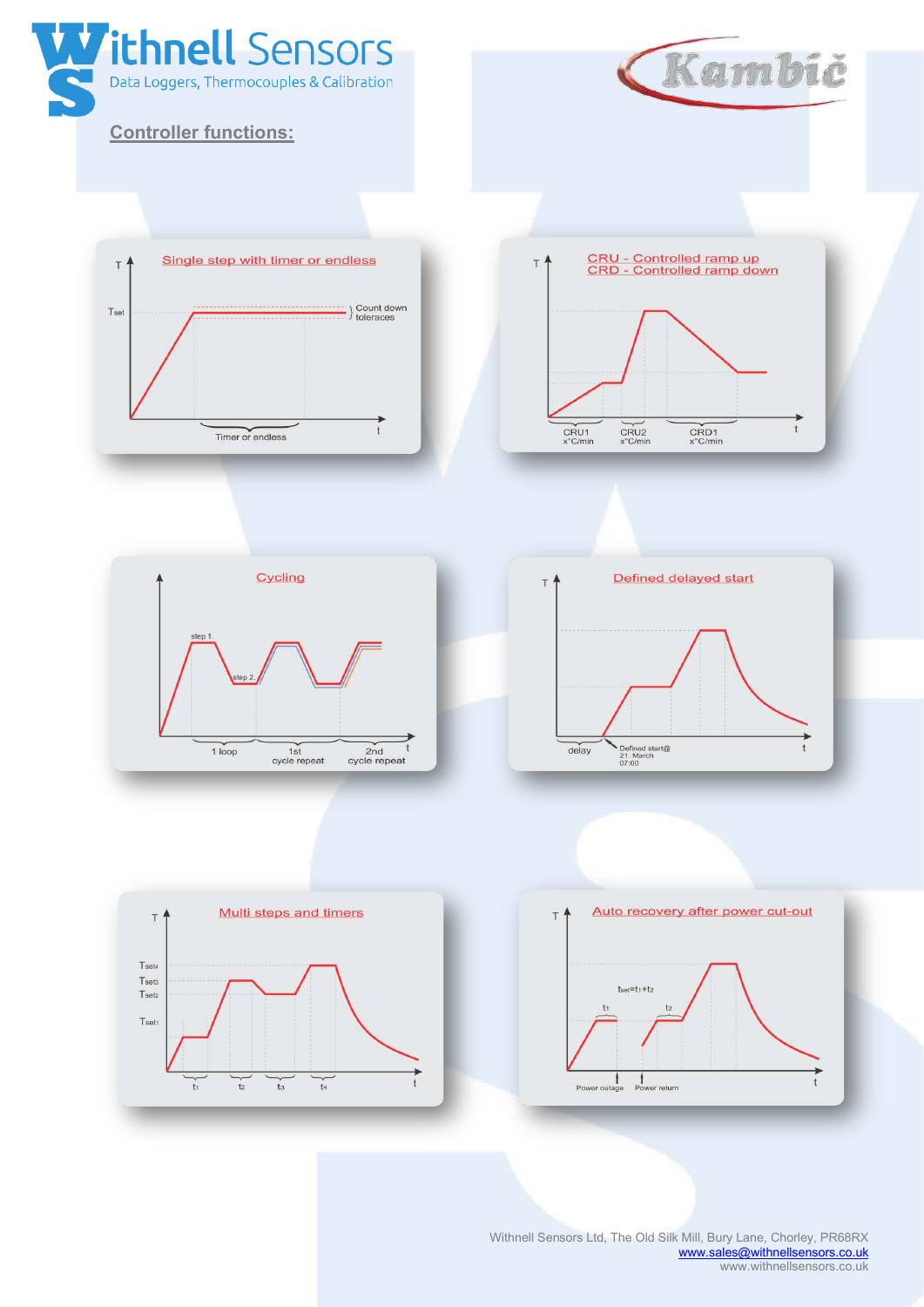

## **Technical data:**



| <b>Walk in Climatic Chamber</b> |  |  |
|---------------------------------|--|--|
|                                 |  |  |
|                                 |  |  |
|                                 |  |  |
|                                 |  |  |
|                                 |  |  |

| External dimensions (WxHxD) in mm                           | According to user preferences             |  |
|-------------------------------------------------------------|-------------------------------------------|--|
| Temperature range (°C) (lights on or off)<br>$-40+90$       |                                           |  |
| 4095<br>Rh range $(\%)$                                     |                                           |  |
| Temperature & Rh display resolution<br>$0.1^{\circ}$ C / 1% |                                           |  |
| Temperature set resolution (°C)<br>0 1                      |                                           |  |
| Rh set resolution (%)                                       |                                           |  |
| Temperature stability (°C)<br>Better than ±0,3              |                                           |  |
| Temperature uniformity (°C)<br>$<$ ± 1 @ +37°C              |                                           |  |
| Rh Stability (%) (lights off)<br>Better than ±3             |                                           |  |
| <b>Temperature Control</b><br>PID                           |                                           |  |
| Cooling                                                     | Air cooled compressor aggregate           |  |
|                                                             | (water cooled as an option)               |  |
| <b>Relative humidity</b>                                    | Steam generator / Ultrasonic humidifier / |  |
| <b>DEW</b> point                                            |                                           |  |
| 3x400 V 50/60 Hz (± 10%)<br>Power supply                    |                                           |  |
| $\varnothing$ 40 standard,                                  |                                           |  |
| Access ports (mm)                                           | $(0, 50, 0, 90)$ as an accessory)         |  |
| Interface                                                   | RS 232 (USB or Ethernet as an optional)   |  |

## **Accessories:**

| <b>Description</b>                             |  | Part no. |
|------------------------------------------------|--|----------|
| Evaluation report                              |  | 1719     |
| Monitoring and data collection software for PC |  | 104      |
| <b>USB</b> interface                           |  | 1466     |
| Ethernet interface                             |  | 1716     |
| Password protection                            |  | 1718     |